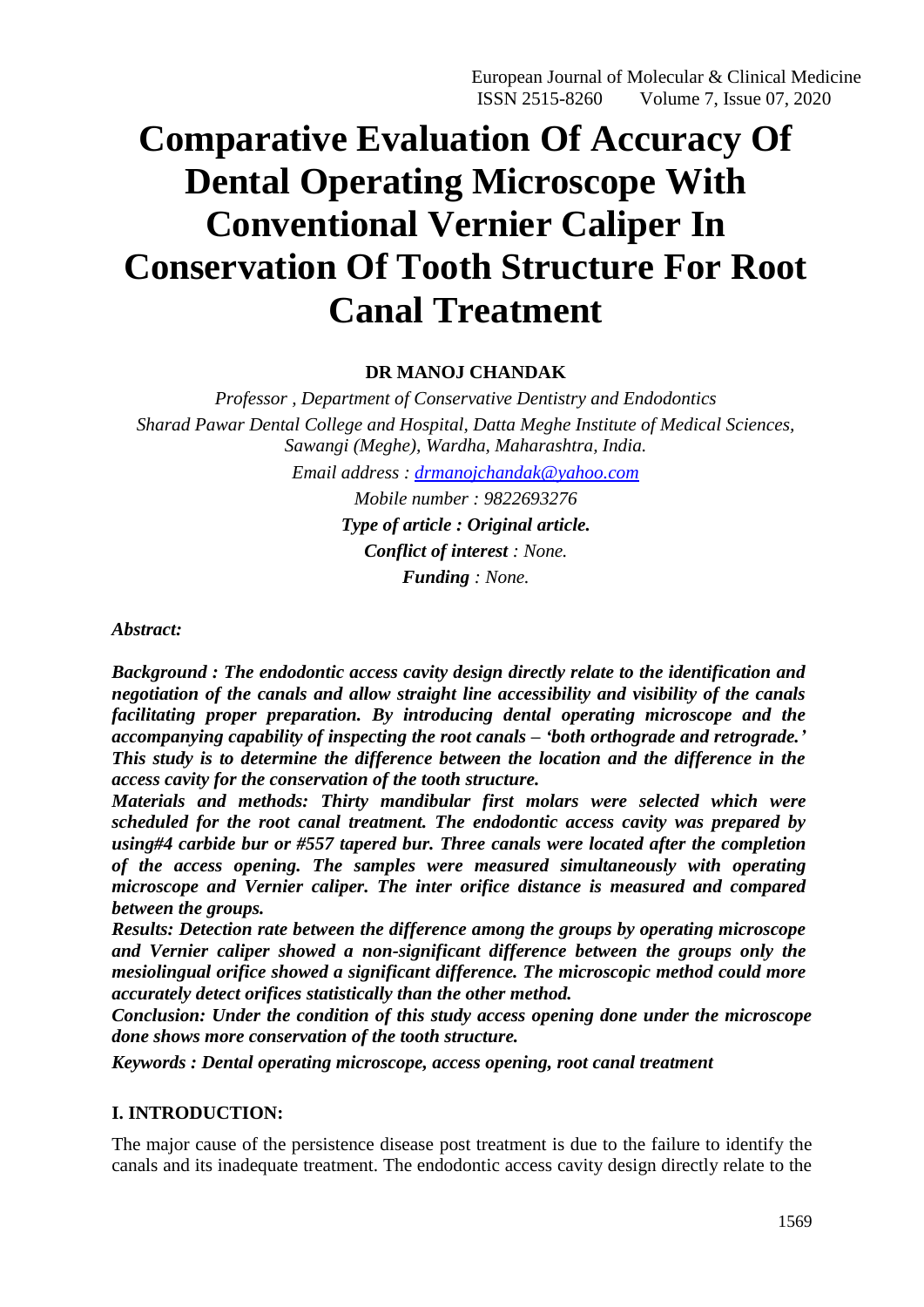European Journal of Molecular & Clinical Medicine ISSN 2515-8260 Volume 7, Issue 07, 2020

identification and negotiation of the canals and allow straight line accessibility and visibility of the canals facilitating proper preparation.( 1 ) Advances in technology in dentistry have improved the quality of care that is provided to the general population.

Introducing dental operating microscope and the related skill in inspecting the root canals – both orthograde and retrograde have primarily changed our understanding towards "morphology and complexity of the canals." Until 1990s no wide spread acceptance of the operating microscope was found in spite the first publication of the paper. Prof. Syngcuk Kim and Prof. Gary Carr facilitated the wide spread use of the microscopic technique.(2) There is reduced stiffness and fracture resistance of the teeth that are endodontically treated due to increased volume of dentin removal while preparing access cavity.

In Endodontics, detecting a canal have relied on the doctors tactile skill and proper knowledge of the canal system, due to the capability to envision the canal orifice was imperfect. Using of "surgical headlamps and dental loupes" has progressed into the use of the surgical operating microscope (SOM). The SOM offers the clinician with greater lighting and magnification and the capability in treating cases that formerly may have been thought non treatable or resulted in a compromised prognosis. (3)

The purpose of this study is to determine the difference between the location and the difference in the access cavity for the conservation of the tooth structure.

Aim: Comparative evaluation of inter canal orifice distance in mandibular 1<sup>st</sup> molar using microscope and CBCT in vivo.

**Objectives :** To evaluate and compare the accuracy of Dental Operating Microscope in conservation of tooth structure for root canal treatment using conventional Vernier caliper.

# **II. MATERIALS AND METHODS:**

**Material –**

- 1. Pre-operative radiograph
- 2. Diagnostic set
- 3. High speed airotor
- 4. Round bur
- 5. Tapered fissure bur
- 6. Non-end cutting diamond bur
- 7. DG-16 endodontic explorer
- 8. Microscope

## **Method**

Selection of sample -

Study was performed in Department of Conservative Dentistry and Endodontics; Sharad Pawar Dental College .Thirty human mandibular 1<sup>st</sup> molars scheduled for root canal treatment were selected for the study. Informed written consents were obtained from each patient before treatment.

**Inclusion criteria :** General population with caries involving enamel, dentin and pulp requiring Root canal treatment in the single rooted teeth will be selected.

Teeth with completely developed roots will be included in the study.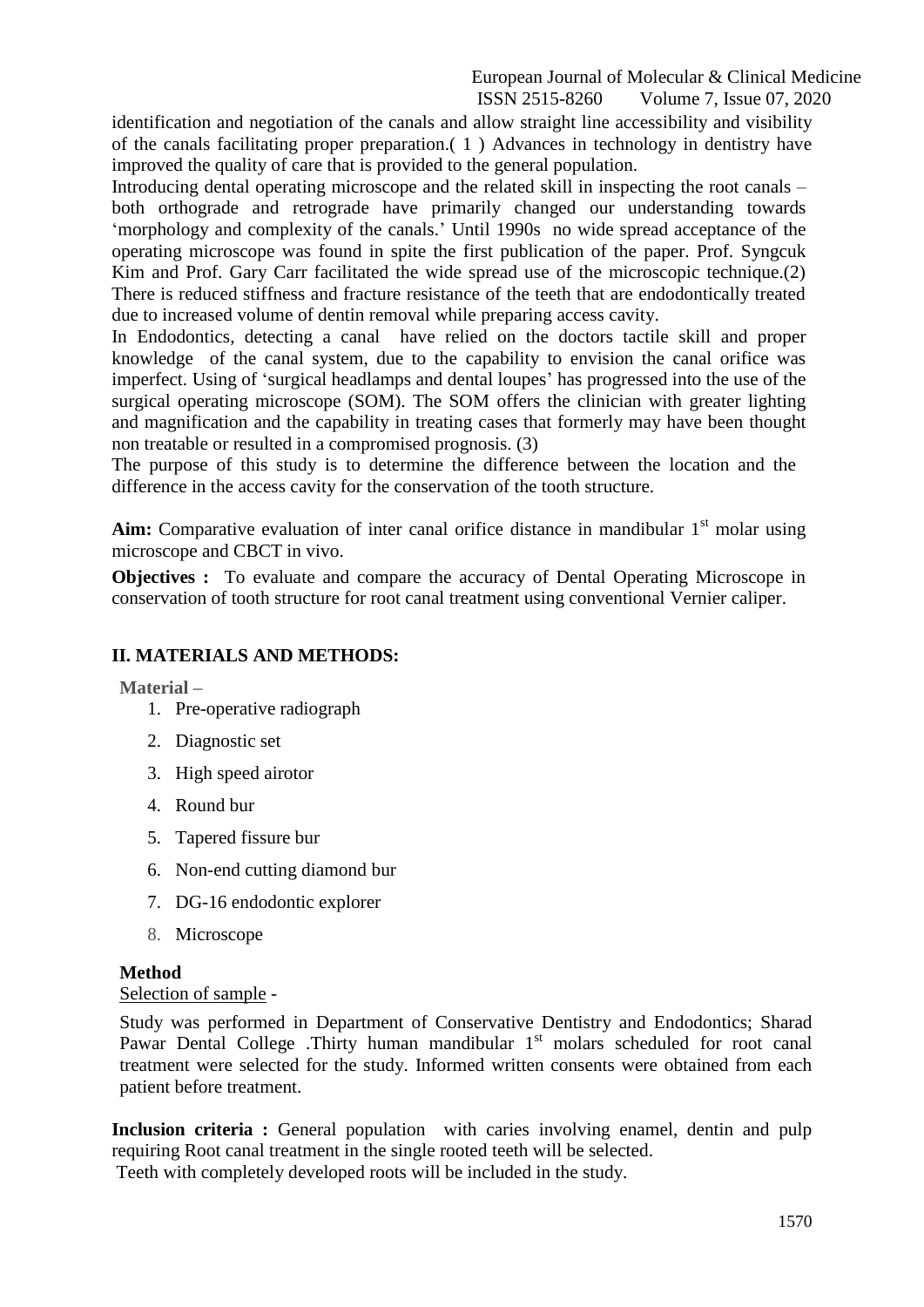**Exclusion criteria :** Teeth with evident periapical pathology, tooth mobility, root resorption will be excluded from the study.

Patients with medical conditions, pregnant, lactating women will be excluded from study.

Procedure performed –

**Radiographs** -Pre-operative radiograph were taken from different angulation. CBCT of molars were done and accessed for inter canal orifice distance.

**Access opening** - Local anesthetic injection was administered to block the Inferior Alveolar nerve. A #4 carbide or round diamond or #557 taped fissure bur was used. The bur chosen should enter the occlusal surface at the point determined by the pre-access factors (CEJ perimeter, tooth angulation, CPFD). The bur is then progressed towards the center of the mentally imagined CEJ until a drop is felt or the head of the handpiece touches the cusp. Though, a drop-off will only be felt when the pulp chamber is at least 2mm deep. All 3 canals orifices were located and enlarged with orifice enlarger.

**Measurement** – Customize grid was made and measurement between intercanal orifice were calculated under microscope under magnification of 12X and listed in table.

**Sample size** : Sample size calculation was done by the results from "OpenEpi, version 3, open source calculator – SS Mean" and total of 32 samples were required with 16 samples in in each group.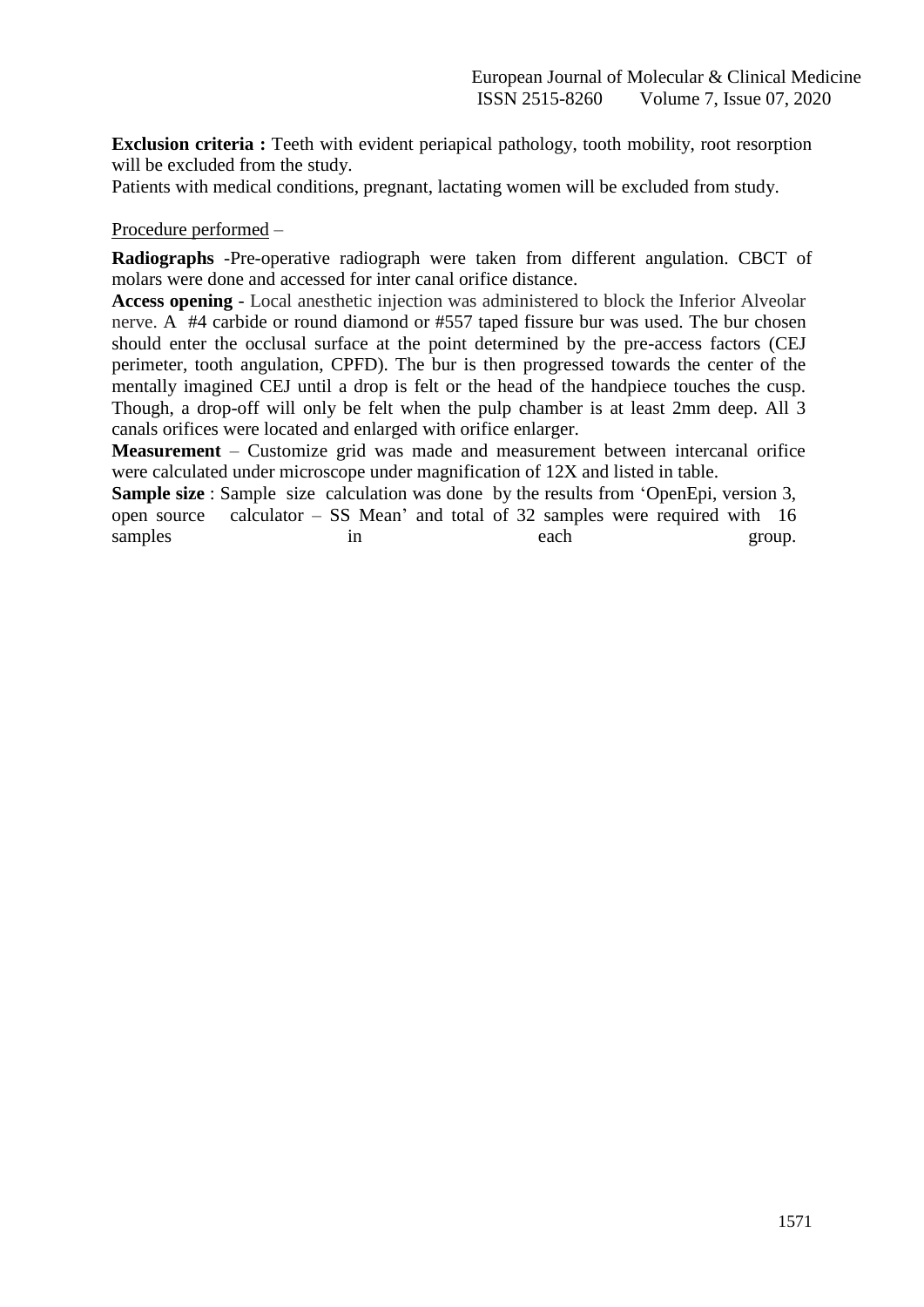# **III. RESULTS:**

Table 1 shows that the difference between the orifices of the mandibular molar of each tooth group. Detection rate between the difference among the groups by operating microscope and venier caliper showed a non significant difference between the groups, only the mesiolingual orifice showed a significant difference. The microscopic method could more accurately detect orifices statistically than the other method.

| Sr. No. | Group          | <b>Mean</b> | <b>Std. Deviation</b> | Sig.        |
|---------|----------------|-------------|-----------------------|-------------|
| 1.      | MicroMBD       | 3.03        | .44                   | $.646$ (NS) |
|         | VerMBD         | 3.06        | .42                   |             |
| 2.      | MicroMLD       | 3.30        | .45                   | $.018*$     |
|         | VerMLD         | 3.40        | .42                   |             |
| 3.      | MicroMBML      | 1.80        | .25                   | $.294$ (NS) |
|         | <b>VerMBML</b> | 1.84        | .27                   |             |

# Table 1:

NS- Not significant

p<0.05- statistically significant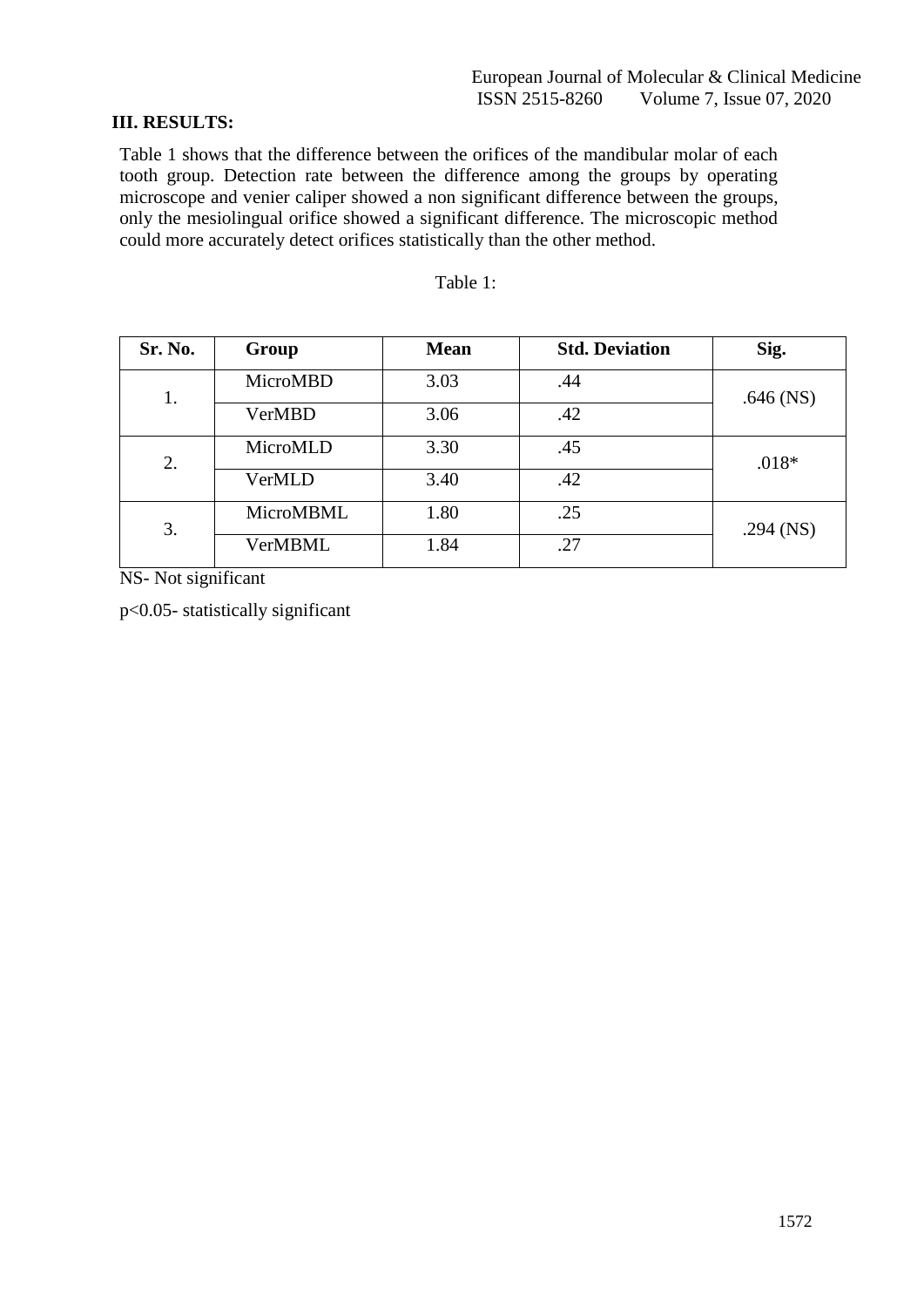# **IV. DISCUSSION:**

The study was conducted to evaluate the tooth conservation with the use of DOM and visual method during locating the distance between the orifice and measuring the difference.

In the mandibular molars all the orifices were noticed with human eye and with operating microscope. Using the operating microscope clear distinct picture of the calcified.

Technologic advancements in dentistry have greatly improved the quality of care provided to the general population.(4) Also the development of virtual microscopy has provided an substitute to the use of the microscope (5)

With instruction and frequent practice from testing, only the microscope group showed a noteworthy enhancement in access cavity preparation. It showed affirmative result of the DOM on preparing the access cavity, quality was better than that of the hands-on instruction, suggesting that the necessary skills was important for using the DOM. The study was showed, for the first time, the advantage of using the DOM for preparing access cavity by undergraduates.

It verified earlier studies assessing Endodontists' enhanced performance by using DOM.(6) Stropko stated that by using the DOM clinically, his skill to recognize MB2 canals in maxillary first molars amplified by 20%, to a total of 92%(7) . A multicenter study presented that the incidence of noticed and instrumented MB2 canals in maxillary first molars amplified, from 17% in not magnified, to 63% using loupes and 71% using the DOM**.**(3)

Baumann was the first that reported the benefit of using an DOM for conventional Endodontics. The nature of magnification in the endodontic treatment ranges from Χ3 to Χ30. The microscope shows tiny details into clear view and helps distinguish microstructures that are not visible to the naked eye. The operating microscope permits the dentist to appreciate the subtleness of pulp chamber anatomy visualizing the pulpal floor and locating root canal orifice.

Furthermore, the microscope improves the operator's skill to selectively remove dentine with great precision, reducing the procedural error. Studies have shown that the microscope increases the capability of the dentist to locate and negotiate the canal. (8)

## **Conclusion –**

The art of dentistry is based on precision. Unaided eye can only see upto canal orifice Microscope may aid in various procedures of Endodontics and function as  $3<sup>rd</sup>$  eve for Endodontist. As stated by Dr. Carr "You cannot treat what you cannot see" This study also conclude that microscope is an accurate armamentarium that should be incorporated for routine procedures in Endodontics.

## **References:**

- [1] .Buhrley LJ, Barrows MJ, BeGole EA, Wenckus CS. Effect of magnification on locating the MB2 canal in maxillary molars. Journal of endodontics. 2002 Apr 1;28(4):324-7.
- [2] . Clauder T. The Dental Microscope: An Indispensable Tool in Endodontic Practice. CarlZeiss Surgical GmbH, Oberkochen, Germany. 2007:16-9.
- [3] Buhrley LJ, Barrows MJ, BeGole EA, Wenckus CS. Effect of magnification on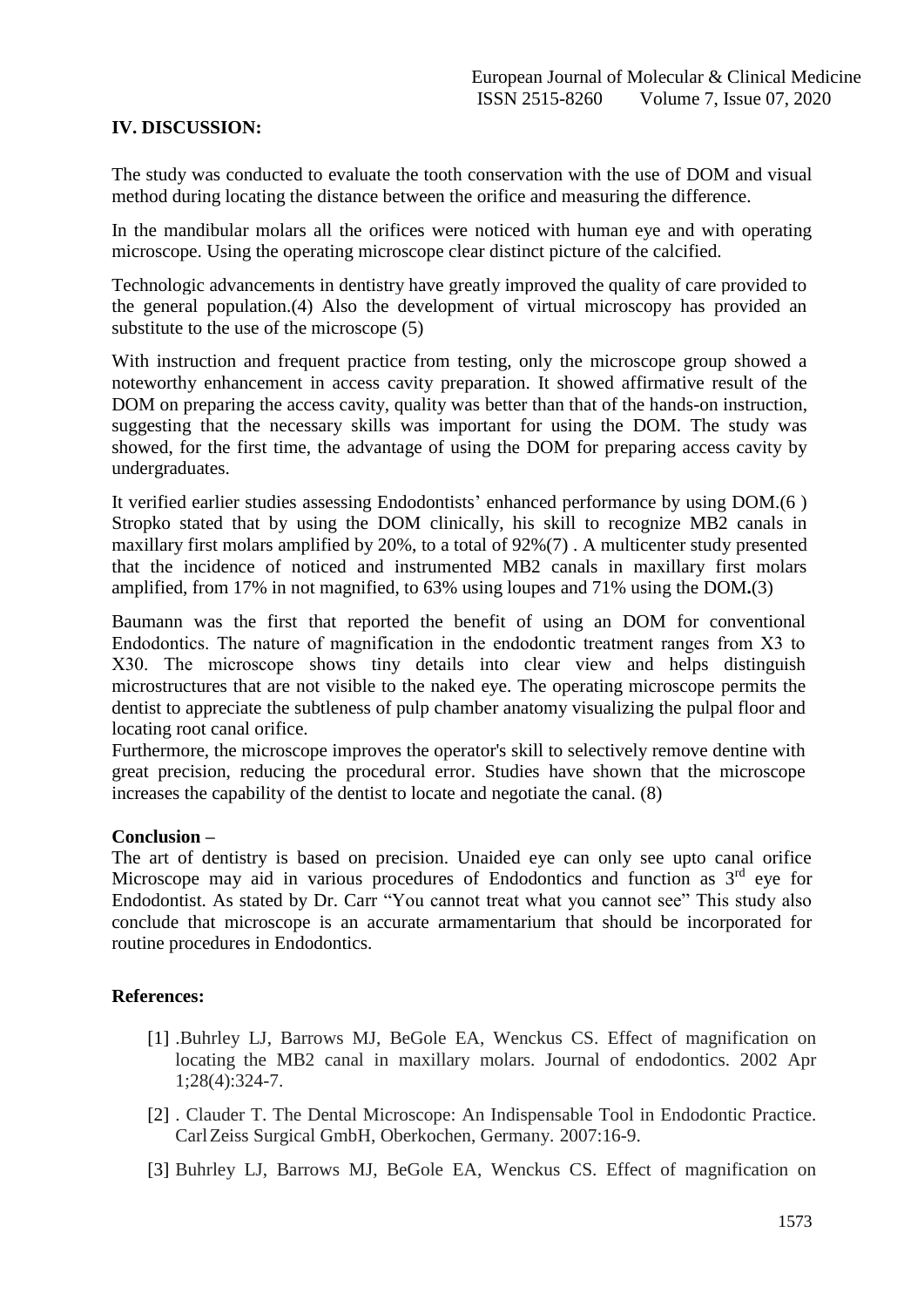locating the MB2 canal in maxillary molars. Journal of endodontics. 2002 Apr 1;28(4):324-7.

- [4] Chandak M, Salgar A, Nikhade P, Shrivastava S, Sahni A, Chandak R. Comparative evaluation of efficacy and effectiveness of profile rotary instruments in conjugation with solvent for retreatment of resilon and gutta-percha: An In vitro study. Journal of Datta Meghe Institute of Medical Sciences University. 2017 Apr 1;12(2):115.
- [5] Hande, A., V. Lohe, M. Chaudhary, M. Gawande, S. Patil, and P. Zade. "Impact of Virtual Microscopy with Conventional Microscopy on Student Learning in Dental Histology." *Dental Research Journal* 14, no. 2 (2017): 111–16.
- [6] Rampado ME, Tjäderhane L, Friedman S, Hamstra SJ. The benefit of the operating microscope for access cavity preparation by undergraduate students. Journal of endodontics. 2004 Dec 1;30(12):863-7.
- [7] Stropko JJ. Canal morphology of maxillary molars: clinical observations of canal configurations. Journal of endodontics. 1999 Jun 1;25(6):446-50.
- [8] Karumaran CS, Gunaseelan R, Krithikadatta J. Microscope-aided endodontic treatment of maxillary first premolars with three roots: A case series. Indian Journal of Dental Research.2011 Sep 1;22(5):706.